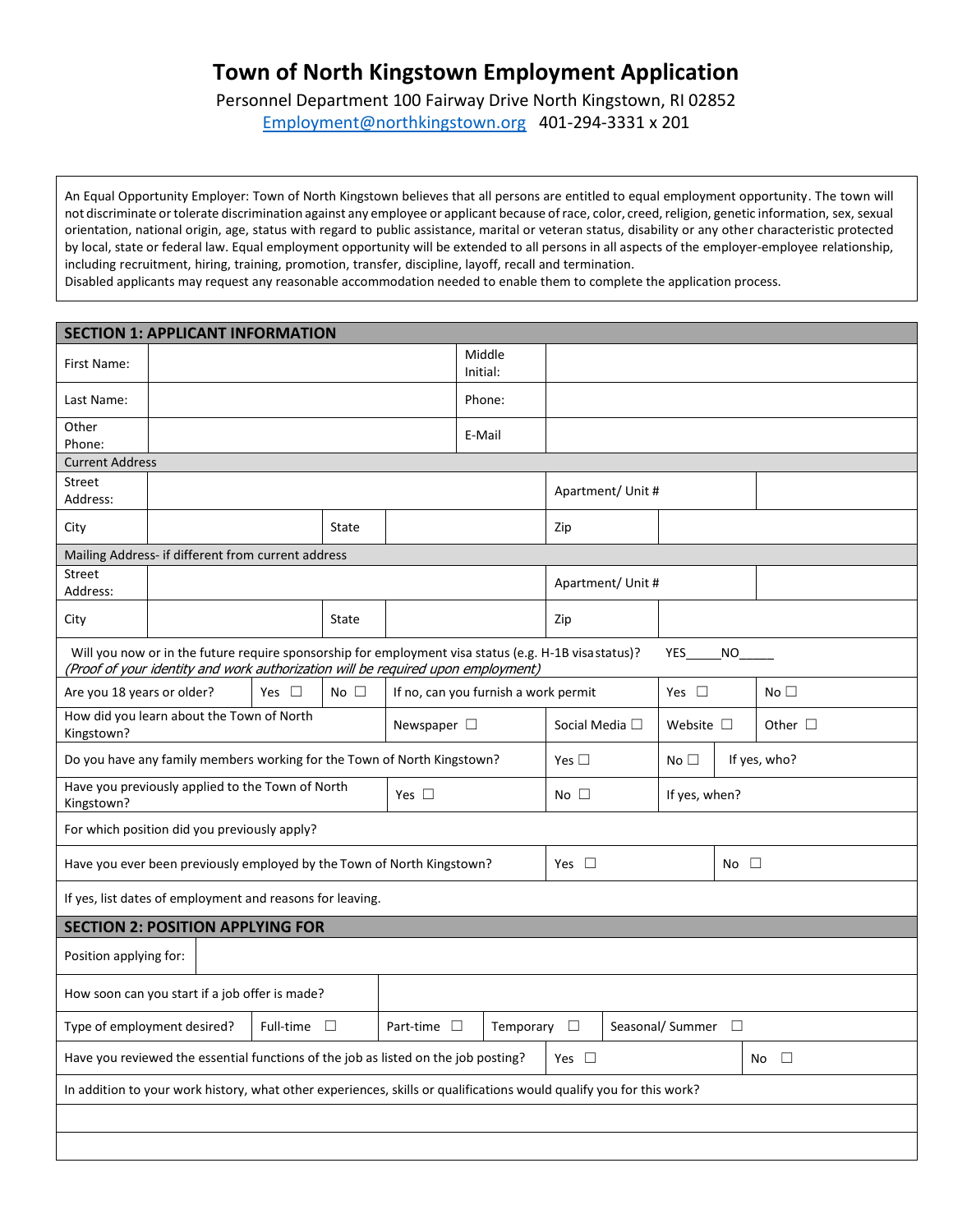Name:

| <b>SECTION 3: EDUCATIONAL BACKGROUND</b>                                                                                                                                          |    |  |  |  |                  |               |  |                  |             |
|-----------------------------------------------------------------------------------------------------------------------------------------------------------------------------------|----|--|--|--|------------------|---------------|--|------------------|-------------|
| City/ State<br>High School                                                                                                                                                        |    |  |  |  |                  |               |  |                  |             |
| Yes $\square$<br>Major/Minor<br>Did you graduate<br>No $\square$                                                                                                                  |    |  |  |  |                  |               |  |                  |             |
| Degrees/ Credits Earned                                                                                                                                                           |    |  |  |  |                  |               |  |                  |             |
|                                                                                                                                                                                   |    |  |  |  |                  |               |  |                  |             |
| College                                                                                                                                                                           |    |  |  |  |                  |               |  | City/ State      |             |
| From                                                                                                                                                                              | To |  |  |  | Did you graduate | Yes $\square$ |  | No $\square$     | Major/Minor |
| Degrees/ Credits Earned                                                                                                                                                           |    |  |  |  |                  |               |  |                  |             |
|                                                                                                                                                                                   |    |  |  |  |                  |               |  |                  |             |
| College                                                                                                                                                                           |    |  |  |  |                  |               |  | City/ State      |             |
| From                                                                                                                                                                              | To |  |  |  | Did you graduate | Yes $\square$ |  | No $\square$     | Major/Minor |
| Degrees/ Credits Earned                                                                                                                                                           |    |  |  |  |                  |               |  |                  |             |
|                                                                                                                                                                                   |    |  |  |  |                  |               |  |                  |             |
| College                                                                                                                                                                           |    |  |  |  |                  |               |  | City/ State      |             |
| From                                                                                                                                                                              | To |  |  |  | Did you graduate | Yes $\square$ |  | No $\square$     | Major/Minor |
| Degrees/ Credits Earned                                                                                                                                                           |    |  |  |  |                  |               |  |                  |             |
|                                                                                                                                                                                   |    |  |  |  |                  |               |  |                  |             |
|                                                                                                                                                                                   |    |  |  |  |                  |               |  |                  |             |
| <b>SECTION 4: SKILLS AND QUALIFICATION</b>                                                                                                                                        |    |  |  |  |                  |               |  |                  |             |
| Summarize any training, skills, licenses and/or certifications that may qualify you as being able to perform job-related functions in the position for<br>which you are applying. |    |  |  |  |                  |               |  |                  |             |
| <b>SECTION 5: MILITARY SERVICE</b>                                                                                                                                                |    |  |  |  |                  |               |  |                  |             |
| <b>Branch of Service:</b>                                                                                                                                                         |    |  |  |  |                  |               |  |                  |             |
| Skills acquired during active military service:                                                                                                                                   |    |  |  |  |                  |               |  |                  |             |
| <b>SECTION 6: REFFERENCES</b>                                                                                                                                                     |    |  |  |  |                  |               |  |                  |             |
| Please list three references; at least one professional reference required                                                                                                        |    |  |  |  |                  |               |  |                  |             |
| <b>Full Name</b>                                                                                                                                                                  |    |  |  |  |                  |               |  |                  |             |
| Occupation                                                                                                                                                                        |    |  |  |  |                  |               |  | Phone Number     |             |
| Address                                                                                                                                                                           |    |  |  |  |                  |               |  | Years acquainted |             |
|                                                                                                                                                                                   |    |  |  |  |                  |               |  |                  |             |
| <b>Full Name</b>                                                                                                                                                                  |    |  |  |  |                  |               |  |                  |             |
| Occupation                                                                                                                                                                        |    |  |  |  |                  |               |  | Phone Number     |             |
| Address                                                                                                                                                                           |    |  |  |  |                  |               |  | Years acquainted |             |
|                                                                                                                                                                                   |    |  |  |  |                  |               |  |                  |             |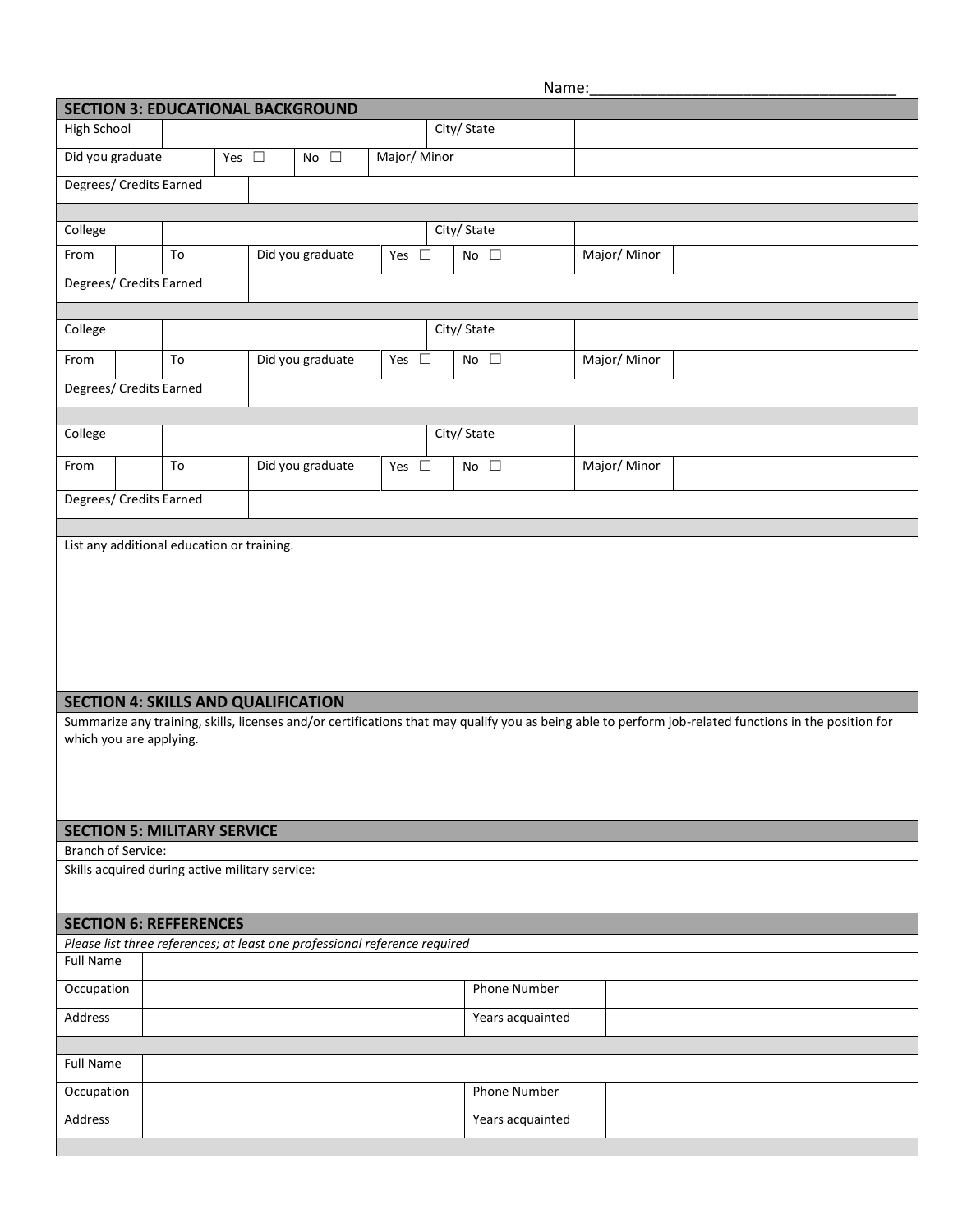Name:

| <b>Full Name</b>                                                                                                                                                                                                                                                        |                            |                  |                     |           |  |  |  |  |  |
|-------------------------------------------------------------------------------------------------------------------------------------------------------------------------------------------------------------------------------------------------------------------------|----------------------------|------------------|---------------------|-----------|--|--|--|--|--|
| Occupation                                                                                                                                                                                                                                                              |                            | Phone Number     |                     |           |  |  |  |  |  |
| Address                                                                                                                                                                                                                                                                 |                            | Years acquainted |                     |           |  |  |  |  |  |
| <b>SECTION 7: EMPLOYMENT HISTORY</b>                                                                                                                                                                                                                                    |                            |                  |                     |           |  |  |  |  |  |
| Complete all information in full. All applicants must complete this page even if they are also submitting a resume.                                                                                                                                                     |                            |                  |                     |           |  |  |  |  |  |
| Begin with your most recent employment, including any present employment. Your present employer will not be contacted without your permission. You<br>may include any verifiable work performed on a volunteer basis. Any gaps in employment must be briefly explained. |                            |                  |                     |           |  |  |  |  |  |
| Are you employed now? Yes □ No□                                                                                                                                                                                                                                         |                            |                  |                     |           |  |  |  |  |  |
| Employer Name:                                                                                                                                                                                                                                                          |                            |                  | Phone:              |           |  |  |  |  |  |
| Address:                                                                                                                                                                                                                                                                | City:                      |                  | Zip Code:<br>State: |           |  |  |  |  |  |
| Job Title:                                                                                                                                                                                                                                                              | Name of Supervisor/ Title: |                  |                     |           |  |  |  |  |  |
| <b>Specific Duties:</b>                                                                                                                                                                                                                                                 |                            |                  |                     |           |  |  |  |  |  |
|                                                                                                                                                                                                                                                                         |                            |                  |                     |           |  |  |  |  |  |
|                                                                                                                                                                                                                                                                         |                            |                  |                     |           |  |  |  |  |  |
|                                                                                                                                                                                                                                                                         |                            |                  |                     |           |  |  |  |  |  |
| Dates Employed From:                                                                                                                                                                                                                                                    |                            | To:              |                     |           |  |  |  |  |  |
| Reason for leaving:                                                                                                                                                                                                                                                     |                            |                  |                     |           |  |  |  |  |  |
| Can we contact your employer?<br>Yes $\square$<br>No $\square$                                                                                                                                                                                                          |                            |                  |                     |           |  |  |  |  |  |
|                                                                                                                                                                                                                                                                         |                            |                  |                     |           |  |  |  |  |  |
| Employer Name:                                                                                                                                                                                                                                                          |                            |                  | Phone:              |           |  |  |  |  |  |
| Address:                                                                                                                                                                                                                                                                | City:                      |                  | State:              | Zip Code: |  |  |  |  |  |
| Job Title:                                                                                                                                                                                                                                                              | Name of Supervisor/ Title: |                  |                     |           |  |  |  |  |  |
| <b>Specific Duties:</b>                                                                                                                                                                                                                                                 |                            |                  |                     |           |  |  |  |  |  |
|                                                                                                                                                                                                                                                                         |                            |                  |                     |           |  |  |  |  |  |
|                                                                                                                                                                                                                                                                         |                            |                  |                     |           |  |  |  |  |  |
|                                                                                                                                                                                                                                                                         |                            |                  |                     |           |  |  |  |  |  |
|                                                                                                                                                                                                                                                                         |                            |                  |                     |           |  |  |  |  |  |
| Dates Employed From:                                                                                                                                                                                                                                                    |                            | To:              |                     |           |  |  |  |  |  |
| Reason for leaving:                                                                                                                                                                                                                                                     |                            |                  |                     |           |  |  |  |  |  |
| Can we contact your employer?<br>Yes $\square$<br>No $\square$                                                                                                                                                                                                          |                            |                  |                     |           |  |  |  |  |  |
| Employer Name:                                                                                                                                                                                                                                                          |                            | Phone:           |                     |           |  |  |  |  |  |
| Address:                                                                                                                                                                                                                                                                | City:                      |                  | Zip Code:<br>State: |           |  |  |  |  |  |
| Job Title:                                                                                                                                                                                                                                                              | Name of Supervisor/ Title: |                  |                     |           |  |  |  |  |  |
| <b>Specific Duties:</b>                                                                                                                                                                                                                                                 |                            |                  |                     |           |  |  |  |  |  |
|                                                                                                                                                                                                                                                                         |                            |                  |                     |           |  |  |  |  |  |
|                                                                                                                                                                                                                                                                         |                            |                  |                     |           |  |  |  |  |  |
|                                                                                                                                                                                                                                                                         |                            |                  |                     |           |  |  |  |  |  |
| Dates Employed From:                                                                                                                                                                                                                                                    |                            | To:              |                     |           |  |  |  |  |  |
| Reason for leaving:                                                                                                                                                                                                                                                     |                            |                  |                     |           |  |  |  |  |  |
| Can we contact your employer?                                                                                                                                                                                                                                           | Yes $\square$<br>No $\Box$ |                  |                     |           |  |  |  |  |  |